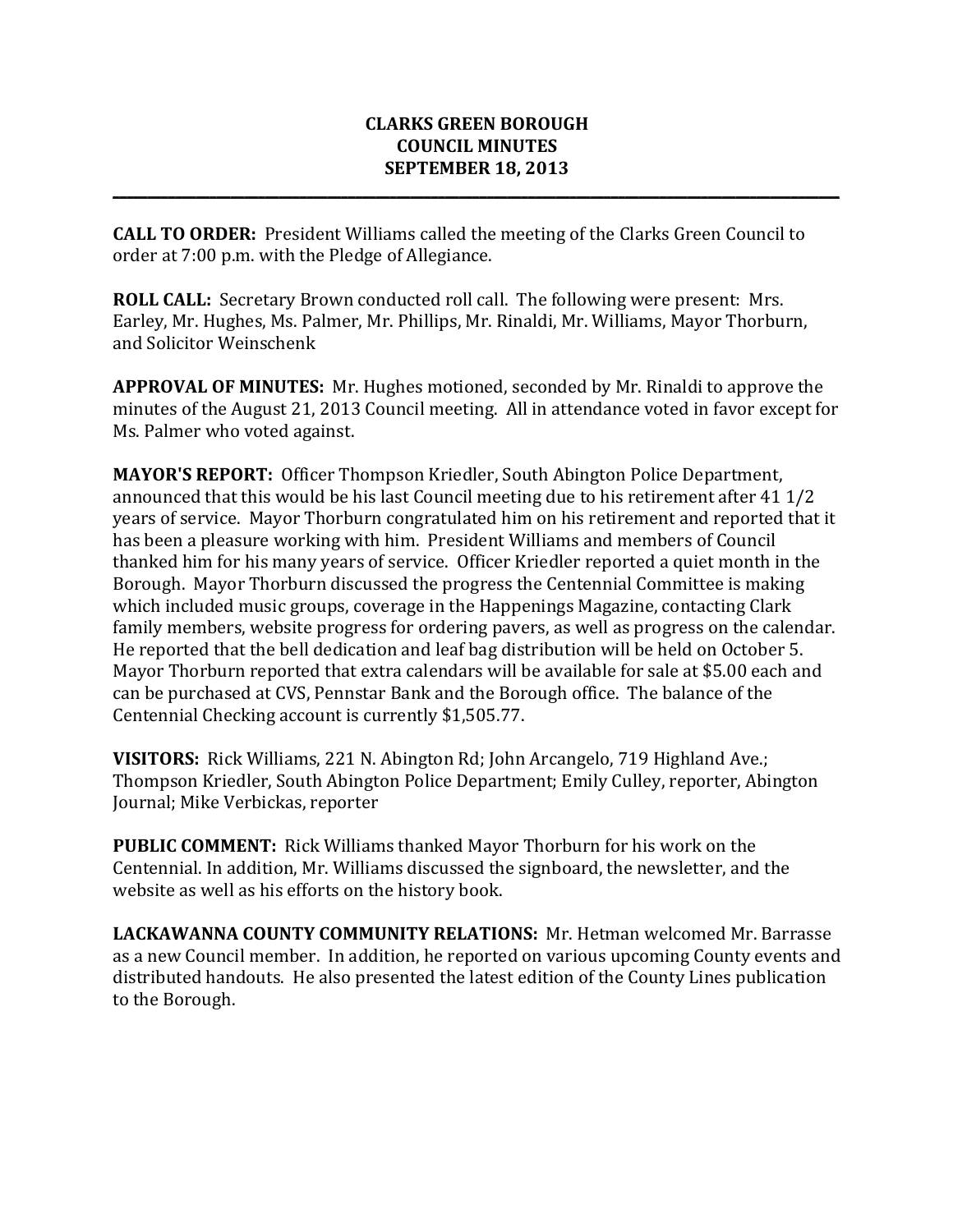**SOLICITOR'S REPORT:** Solicitor Weinschenk discussed the Land Development Plan for 319 N. Abington Road which is different than the prior submission Council received. The prior submission was for the renovation of the existing structure and the office structure in the rear of the main structure for the purpose of housing three  $(3)$  physicians. The new plan which was submitted to the Planning Commission involves a tear down and construction of a new office building which is slightly larger than the footprint of the existing front building and elimination of the rear building. It will be limited to two physicians. As a result of this, it is a change in a non-conforming use, which, under the Zoning Ordinance and Municipality's Planning Code, requires Council to hold a public hearing. At that hearing it will be necessary to take testimony to determine compliance with the standards and criteria in our Zoning Ordinance for change and alteration of the non-conforming use. The hearing must be advertised and a court reporter needs to be scheduled for that hearing. Courthouse Ventures will present their revised plan at the public hearing at which time Council will consider that and any other public testimony that is presented at that hearing. Council will then make a determination whether or not it complies with the standards and criteria set forth in the Borough Ordinance for change of a non-conforming use. Council needs to schedule the public hearing this evening which needs to be advertised and arrangements made for a court reporter. Solicitor Weinschenk suggested the hearing be held 30 to 45 minutes prior to the October Council meeting and take testimony from the applicant with respect to the project as well as any other testimony that may be presented. Council will then make a determination as to whether Borough Council approves, with condition, the proposed Land Development. Solicitor Weinschenk reported that the new plan from Courthouse Ventures shows the elimination of the garage in the back. Courthouse Ventures is building a  $6,200$  square feet facility in the front which is slightly less than the original submission. It is a tear down and reconstruction foundation on slab with no basement. Courthouse Ventures has proposed the elevators to the second floor and they have their Highway Occupancy Permit. The Planning Commission has approved the new plan based upon two physicians and if there is any enlargement of the number of physicians, then it would have to come back to Borough Council and/or the Planning Commission for approval. After Council discussion, it was decided to hold the public hearing on Wednesday, October 16, 2013 at 6:30 p.m., before the Council meeting. Solicitor Weinschenk will send the ad for the hearing to Secretary Brown who will place it in the newspaper. Solicitor Weinschenk also discussed the Municipal Cooperation Agreement between the five municipalities that are part of the Abington Area Joint Rec Board in connection with the RACP Grant. This Agreement is a recent requirement of the Pennsylvania Office of the Budget in connection with the \$900,000 RACP Grant. To date Clarks Summit Borough and Glenburn Township have signed the Agreement. The Agreement basically says that the municipalities are in agreement with the project and that they cannot use the land for a future match for RACP grants for their particular municipalities. The Agreement will continue to exist until we get a close-out from the RACP Grant. This Agreement is essential before any reimbursement can be made to Clarks Green Borough as grantee for the funds that have been expended. The Office of the Budget will not approve any reimbursements to us from the grant until they have this agreement. It is critical that this agreement be approved as soon as possible by all of the participating municipalities and be submitted to the Office of the Budget. Mrs. Earley motioned, seconded by Ms. Palmer to accept the Municipal Cooperation Agreement. Mr.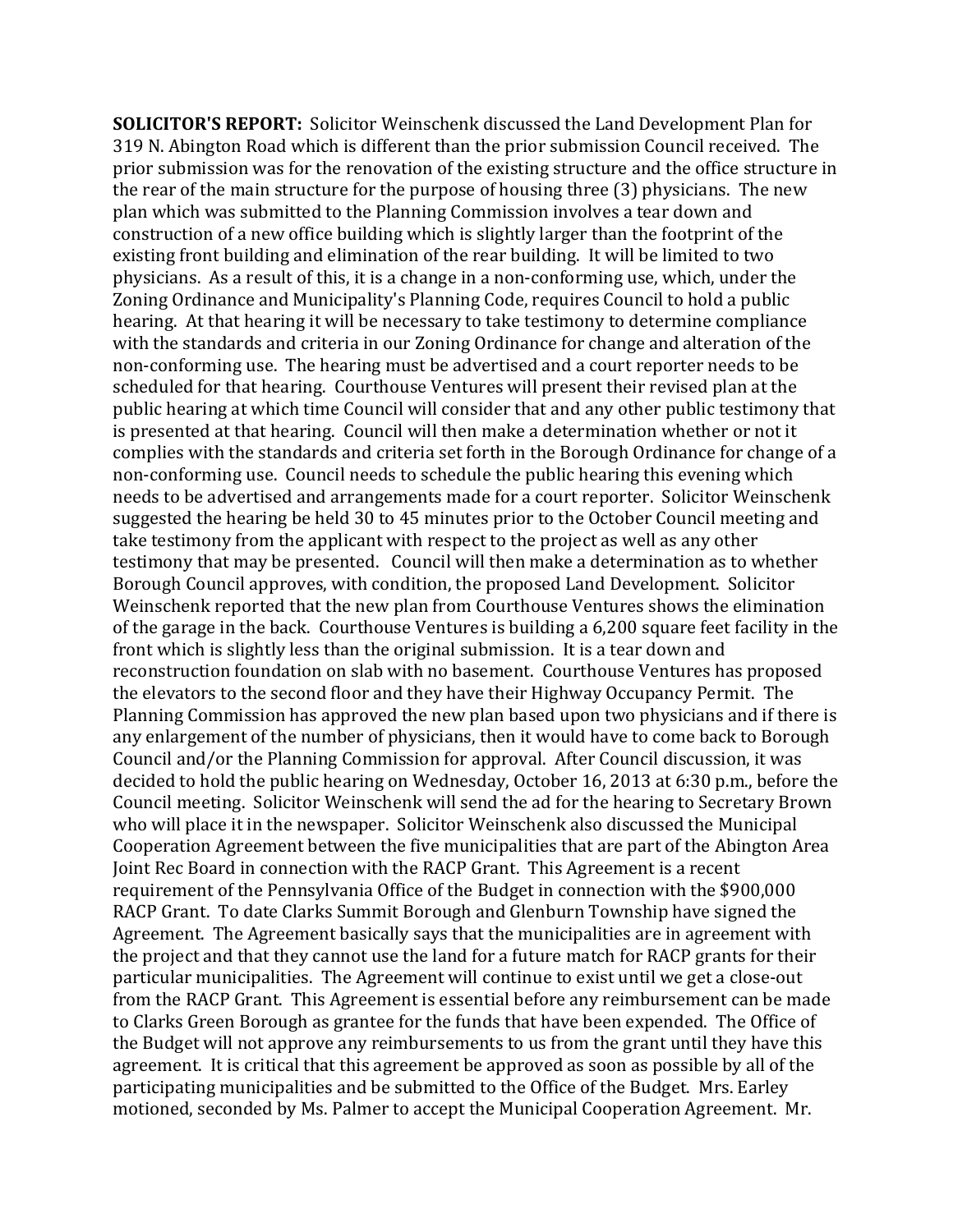Barrasse, Ms. Palmer, Mrs. Earley, Mr. Hughes, Mr. Williams, Mr. Rinaldi and Mr. Phillips voted in favor. In addition, Solicitor Weinschenk reported that the Borough is required to enact two Ordinances with respect to Stormwater Management. A Stormwater Management Ordinance to replace the existing Ordinance and a Prohibitive Discharge Ordinance which prohibits discharge, except for certain exceptions, of waters that are not pure stormwater into waters of the Commonwealth. The Solicitor is currently waiting for comments from Borough Engineer Jack Scheuer before introducing the final drafts of the ordinances. Once Mr. Scheuer approves the drafts, Solicitor Weinschenk will circulate them to all members of Council.

**TREASURER'S REPORT & BILL APPROVAL:** Mr. Hughes presented the Treasurer's report which was filed for audit. Current fund balances are as follows:

| \$<br>13,513.56  |
|------------------|
| 2,505.77         |
| 245,404.58       |
| 35,238.12        |
| 141,730.59       |
| 84,910.55        |
| 40,073.54        |
| \$<br>563,376.71 |
|                  |

Mr. Hughes discussed various checking account balances and noted these amounts compared to last month's and last year's figures. Mr. Phillips asked what the current balance of the Borough's loan was. Mr. Hughes replied that the current balance is \$244,000.00 which will be paid off in roughly five (5) years. With no further questions or comments from Council, Ms. Palmer motioned, seconded by Mr. Phillips to accept the Treasurer's Report and ratify the payment of the bills for the month of August. Ms. Palmer, Mrs. Earley, Mr. Hughes, Mr. Barrasse, Mr. Rinaldi, Mr. Phillips and Mr. Williams voted in favor. Mr. Hughes then reviewed current amounts on the Budget vs. Actual report compared to amounts in 2012.

**FINANCE COMMITTEE:** Mr. Hughes reported on sewer bill payments received since the Work Session. He also announced that he and Mrs. Earley will begin the budgeting process next week.

**BUILDING & GROUNDS:** Mr. Phillips reported on the yearly copier maintenance contract from Golden Business Machines. He reported that he is considering purchasing a new copier rather than paying the yearly maintenance fee and asked members of Council for input. Mrs. Earley discussed the fact that when photos which hang on the Council room walls were removed for copying, they left a definite mark and she asked about painting the Council room for the Centennial celebration next May.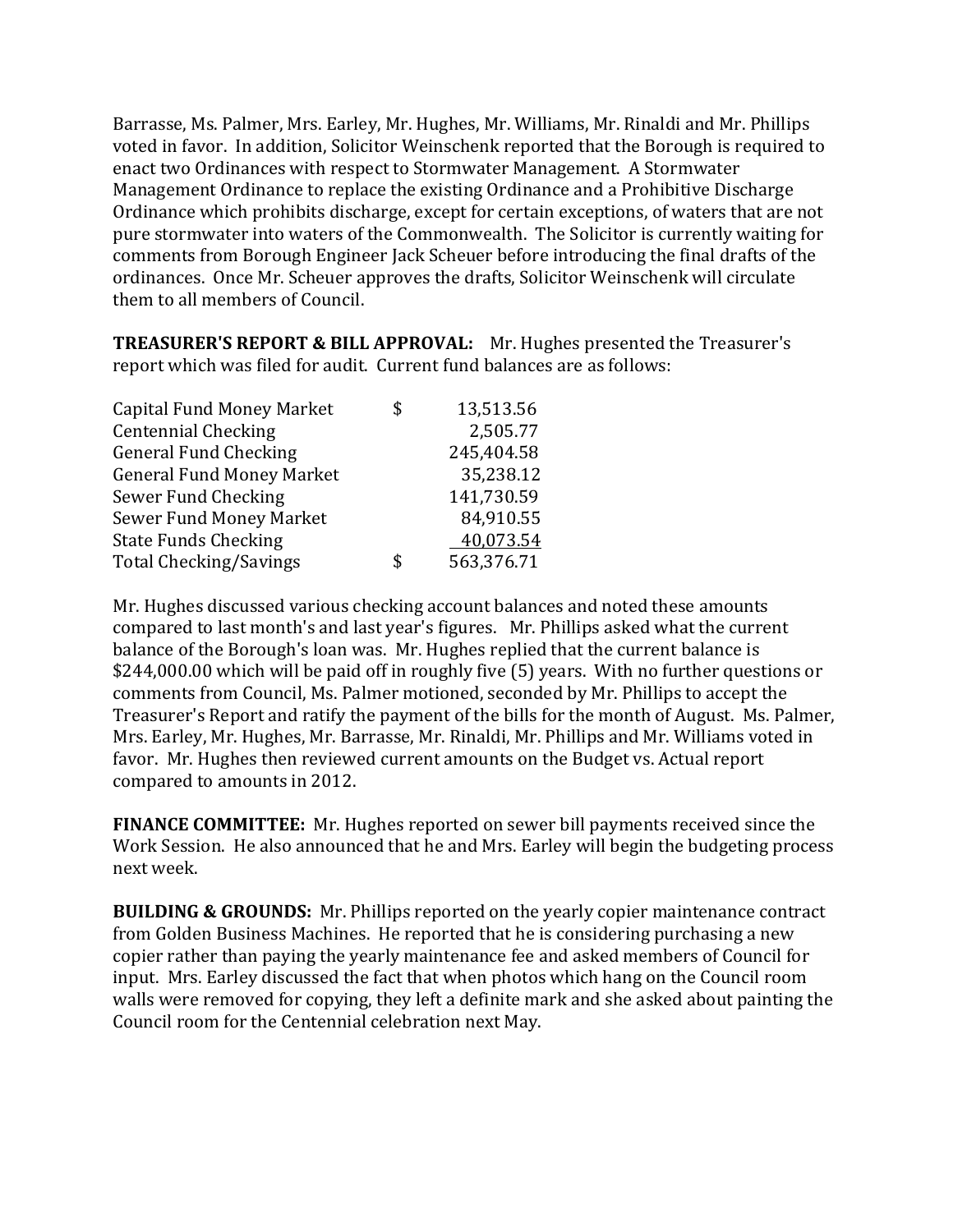**PUBLIC WORKS:** Mrs. Earley reported there was an electric pole down at Princeton Avenue due to the severe thunderstorm on September 11, 2013. The next day, power was restored by PP&L. In addition, there was a hole near the road in front of the Clarks Green United Methodist Church which was filled in by the Borough DPW. Even though tree limbs came down throughout the Borough during the storm, no one was injured. The DPW has been working on paving the milled areas on Glenburn Road and Crest Drive. Mrs. Earley reported that she had been receiving questions about the paving contractor for Abington Road who has been installing catch basins in different areas. One representative told the DPW Foreman they would be milling by next week and then paving but were not certain they will finish the paving project this season. The Vassar Avenue resident has contacted our DPW foreman to let him know that the resident is trying to coordinate three workers; a carpenter, an excavator and the septic tank worker to come at the same time to deal with the septic tank issue. The Borough needs to send an information pamphlet about stormwater use with the leaf bags to satisfy MS4 requirements with the state. Mr. Hughes motioned, seconded by Mr. Barrasse to use the pamphlets from last year and to send them to the printer in time for our leaf bag distribution. Ms. Palmer, Mrs. Earley, Mr. Phillips, Mr. Williams, Mr. Rinaldi, Mr. Hughes and Mr. Barrasse voted in favor. Mrs. Earley reported the DPW staff would like to attend a free class on October 3, 2013 from 8 to 12 at the PennDot office in Dunmore on the subject of warm mix asphalt. Mrs. Earley motioned, seconded by Mr. Phillips to allow the DPW to attend a free class in Dunmore on October 3, 2013 from 8 to 12. Mrs. Earley, Mr. Phillips, Mr. Rinaldi, Mr. Hughes, Mr. Williams, Mr. Barrasse and Ms. Palmer voted in favor. Mr. Rinaldi asked Mrs. Earley to discuss the handicap curb project at the corner of Fairview Road and N. Abington Road with the paving company regarding the placement of the curb and automobiles hitting that curb while making the turn.

**HEALTH & SAFETY:** Mr. Barrasse reported that his committee is in the process of reviewing the fire protection contract currently in place with Clarks Summit. He has been in contact with Iim Waters of Chinchilla who is proposing that they be involved with the contract process. Mr. Barrasse will meet with Lou Vitale from Clarks Summit this coming Monday at 4:30 p.m. The Health and Safety committee will meet and a recommendation will be available at the next Work Session or Council meeting. He invited members of Council to let him know of their suggestions or concerns while they are in the process of gathering information. He reported that the Chinchilla fire station located on Fairview Road contains a fire engine and not a tanker truck. Council discussion ensued regarding joint efforts from Clarks Summit and Chinchilla during a fire call. President Williams asked Solicitor Weinschenk if there were any legal questions Mr. Barrasse should be asking of Clarks Summit and Chinchilla during his meetings. Solicitor Weinschenk replied that this is a three (3) year contract. Clarks Green Borough does pay some of the Worker's Compensation insurance annually to South Abington, which would be comparable to rates from Clarks Summit. Mayor Thorburn asked about a joint agreement between South Abington Township and Clarks Summit which Solicitor Weinschenk said could be a possibility.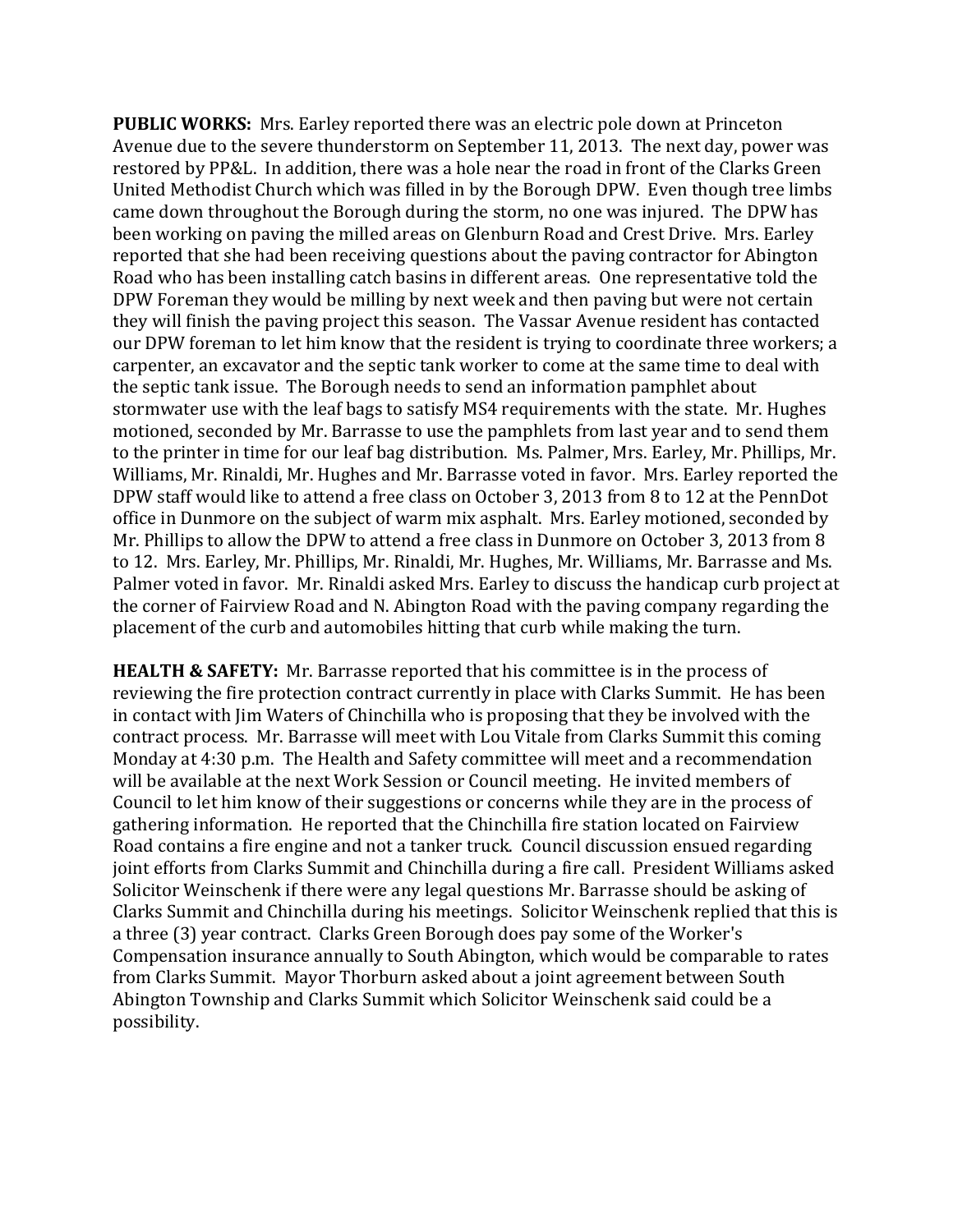**REFUSE & RECYCLING:** Mr. Rinaldi reported that the Borough has received the invoice for the leaf bags in the amount of  $$4,091.50$ . The leaf bags have been delivered to the Borough building and the distribution day will be scheduled after the calendars are ready and the volunteers have been organized. He reported that he had a conversation with officials from Clarks Summit Borough regarding a joint refuse contract. Clarks Green Borough has different aspects to our contract than Clarks Summit has. Solicitor Weinschenk asked when Clarks Summit's contract expires and Mr. Rinaldi replied that it was the same as ours, March 31. Mr. Rinaldi reported that he had a request from Zen Design asking for a one line testimonial from Clarks Green Borough regarding their service. It would be used along with testimonials from other clients for advertising purposes. He asked Council if anyone had any objections, of which there were none. Ms. Palmer reported that the first evening that County Waste met with Council, the County Waste owner mentioned extending our current contract at the same price. Ms. Palmer is asking if Council could hold him to that. Solicitor Weinschenk replied that the contract could not be extended without public bidding. If County Waste wanted, they could bid at the same price and conditions. Single stream recycling and tonnage amounts were discussed. Solicitor Weinschenk mentioned that the Borough could ask on their website how the residents liked the single stream recycling. Ms. Palmer suggested the Borough wait until the residents have received the size of containers they have requested. Mr. Rinaldi reported that in a recent conversation with Mr. Puorro from County Waste, it was reported that all of the containers have been replaced. Complaints to the Borough office from the residents regarding containers have also ended. Mayor Thorburn discussed the timing of the leaf bag distribution with respect to stuffing the information into the sleeves. Mr. Rinaldi will coordinate that with the Mayor.

**PERSONNEL:** Ms. Palmer reported that Zoning Officer Harris is away for a couple of days due to a death in her family. She also reported that she had received information from Blue Cross which she will review and discuss at the Work Session. Mr. Hughes reported that Blue Cross suggests acting on the information before the end of the year. Ms. Palmer asked if the Affordable Health Care Act affects municipal workers. Mr. Rinaldi replied that the Borough does not have enough employees. Ms. Palmer asked if Clarks Green Borough could be involved in the Affordable Health Care Act with other municipalities through COG. Ms. Earley replied that Clarks Summit Borough has union employees with benefits, and you cannot coordinate health coverage because of this. Ms. Palmer mentioned that she could contact non-union municipalities if Council was interested. Ms. Earley replied that if you are dealing with fifty (50) employees, you are then dealing with the Affordable Care Act.

**AAJRB COMMITTEE:** Ms. Palmer discussed the summer concerts at Hillside Park which were very successful and which resulted in a cash surplus. One more event called Harvest Festival will take place on the last Saturday of this month. Sponsors have asked to be involved again next year. Both the soccer and football fields are being used. The football field is also being used by the high school football team. She stated that the whole project at the field has been very successful. They had an offer from a private foundation to do some funding; what kind of funding is unknown. Ms. Palmer stated that Glenburn has filed for a grant in the amount of  $$250,000.00$  which will be used to complete the walkway around the lake and to enhance and upgrade the lower parking lot area as well as to reconfigure the softball field direction due to the players being blinded by the sun. PAWC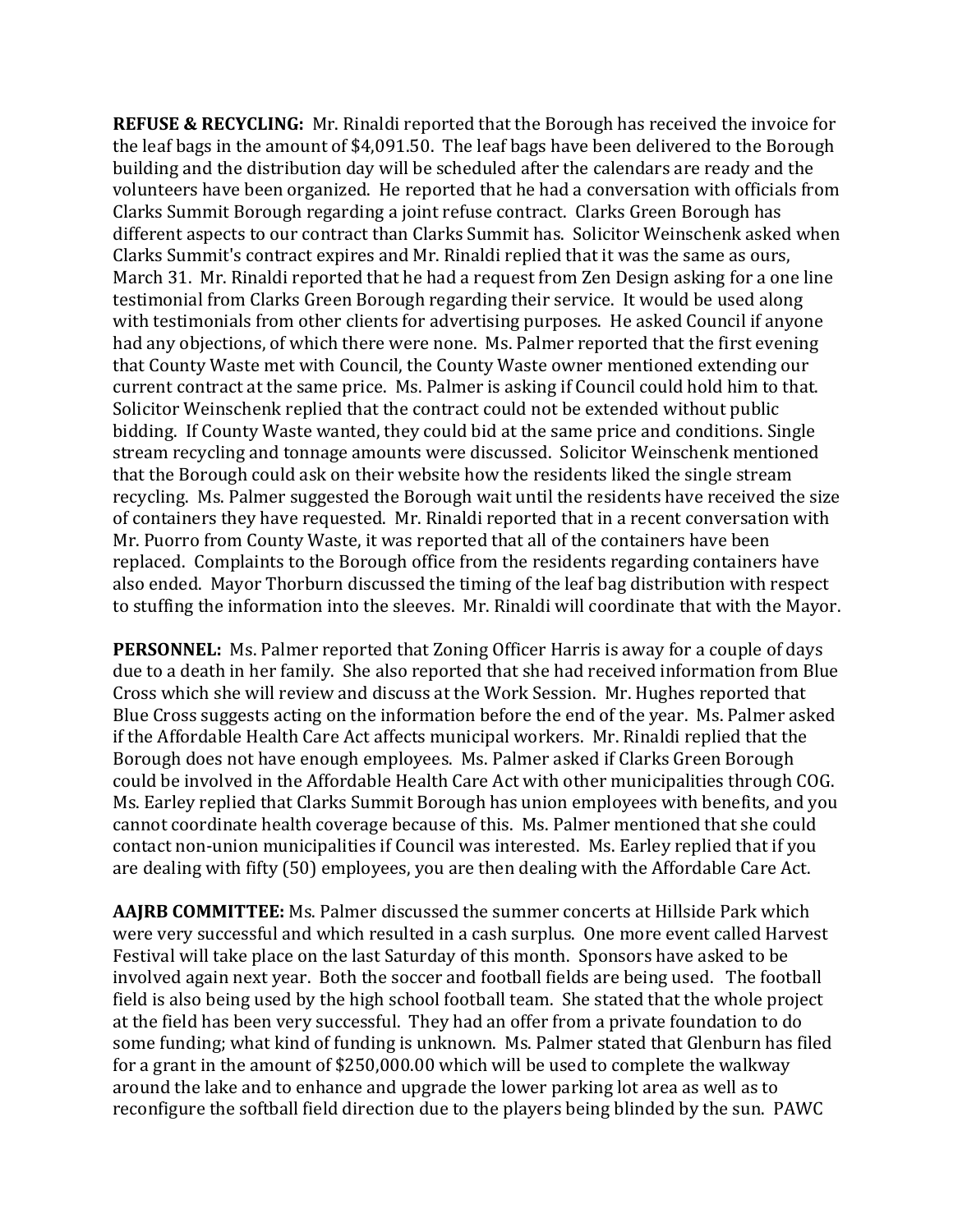will be extending a water line on West Grove Street which will be the source of water for the park. In addition, the dirt from the work will be used for areas of the park that need fill. Ms. Palmer also reported that the Waverly DPW will be available to help extend parking in one of the areas at the park. The Rec Board is also starting to work on the Budget. Mr. Hughes inquired as to whether Ms. Palmer had anything to report on the Audit as a result of a letter which the Borough had sent to AAJRB. Ms. Palmer had nothing to report but did acknowledge that AAJRB had received the letter.

**ACOG:** Ms. Palmer reported that, at the last ACOG meeting, Clarks Summit noted that they have a new police chief who is spearheading neighborhood preservation and is looking into ordinances and enforcements used to help preserve neighborhoods. Clarks Summit also has an EMS truck for sale and is currently accepting bids for it. She reported that Ransom had no electricity during the last storm. Ms. Palmer reminded Council that ACOG meets the first Thursday of the month and invited members of Council to attend. Mr. Dan Cohen will attend the next ACOG meeting and will discuss the Comcast agreement, which is up next year. Mr. Rinaldi asked if the municipalities have a joint agreement with Comcast or if each municipality has their own agreement. Ms. Palmer replied that she believes each municipality has their own. Mr. Rick Williams, a visitor to the Council meeting, stated that originally it was Adelphia years ago until they merged with Comcast. He reported that, uniquely, Clarks Green Borough signed an eleven (11) year contract which will expire in 2015. He also noted that fourteen municipalities pay one lawyer to negotiate one contract. Ms. Palmer reported that she was going to send it out to other municipalities besides the fourteen who participate to see if there is any interest. In addition, she announced that the Lackawanna County Association of Boroughs will be meeting the following night when they will discuss the Affordable Healthcare Plan. Ms. Palmer thinks the Commuter Tax is going to be visited again as well.

**OLD BUSINESS:** President Williams asked members of Council for feedback on the new email system. Mr. Phillips reported that after re-setting his password his e-mails are working fine. President Williams discussed setting up his addresses book. Mr. Rinaldi reported that Secretary Brown's computer is set up to monitor four (4) e-mail accounts which include the Borough Secretary account, Tax Collector account, Contact account as well as the Shade Tree Commission account. Mr. Phillips and Ms. Palmer stated that they like the menu across the top of the e-mails rather than buried on the bottom which was the case in the previous e-mail system. Ms. Palmer stated that Lori Harris was the administrator of the g-mail account because she was not a Council member. Ms. Palmer does not believe a Council member should be the administrator. Mr. Rinaldi replied that no Council member is the administrator; it is administered by our hosting provider. He asked members of Council how long they want to continue before the g-mail account is deactivated. He reported the end of September would be too soon, so perhaps it could be eliminated at the end of October. Ms. Palmer asked if information about the new e-mail addresses could be added to the leaf bag packets. President Williams said that could be done and Mr. Hughes said that the notice could be included in the quarterly sewer bills. Ms. Palmer asked about accessing our old e-mails after the end of October. Mr. Rinaldi replied that Zen Design is working on the ability to pull the old e-mails into the new system. G-mail will be the archive until we get to that point.